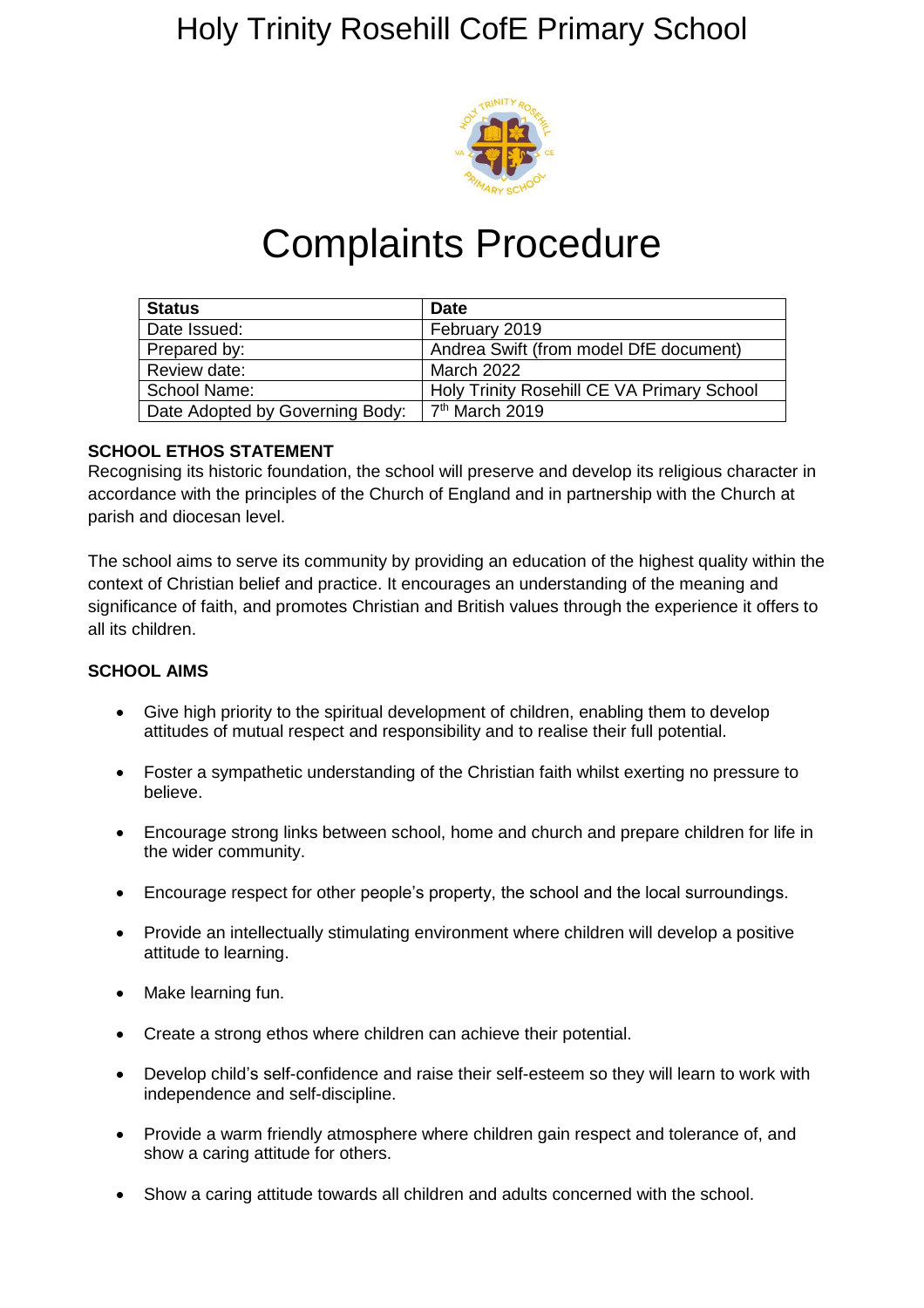#### **Who can make a complaint?**

This complaints procedure is not limited to parents or carers of children that are registered at the school. Any person, including members of the public, may make a complaint to Holy Trinity Rosehill CofE Primary School about any provision of facilities or services that we provide. Unless complaints are dealt with under separate statutory procedures (such as appeals relating to exclusions or admissions), we will use this complaints procedure.

#### **The difference between a concern and a complaint**

A concern may be defined as '*an expression of worry or doubt over an issue considered to be important for which reassurances are sought'*.

A complaint may be defined as '*an expression of dissatisfaction however made, about actions taken or a lack of action*'.

It is in everyone's interest that concerns and complaints are resolved at the earliest possible stage. Many issues can be resolved informally, without the need to use the formal stages of the complaints procedure. Holy Trinity Rosehill CofE Primary School takes concerns seriously and will make every effort to resolve the matter as quickly as possible.

If you have difficulty discussing a concern with a particular member of staff, we will respect your views. In these cases, our Head Teacher will refer you to another staff member. Similarly, if the member of staff directly involved feels unable to deal with a concern, our Head Teacher will refer you to another staff member. The member of staff may be more senior but does not have to be. The ability to consider the concern objectively and impartially is more important.

We understand however, that there are occasions when people would like to raise their concerns formally. In this case, Holy Trinity Rosehill CofE Primary School will attempt to resolve the issue internally, through the stages outlined within this complaints procedure.

#### **How to raise a concern or make a complaint**

A concern or complaint can be made in person, in writing or by telephone. They may also be made by a third party acting on behalf on a complainant, as long as they have appropriate consent to do so.

Concerns should be raised with either the class teacher in the first instance and then the Head Teacher. If the issue remains unresolved, the next step is to make a formal complaint.

Complainants should not approach individual governors to raise concerns or complaints. They have no power to act on an individual basis and it may also prevent them from considering complaints at Stage 2 of the procedure.

Complaints against school staff (except the Head Teacher) should be made in the first instance, to the Head Teacher via the school office*.* Please mark them as Private and Confidential.

Complaints that involve or are about the Head Teacher should be addressed to the Chair of Governors), via the school office. Please mark them as Private and Confidential.

Complaints about the Chair of Governors, any individual governor or the whole governing body should be addressed to the Clerk to the Governing Body via the school office. Please mark them as Private and Confidential.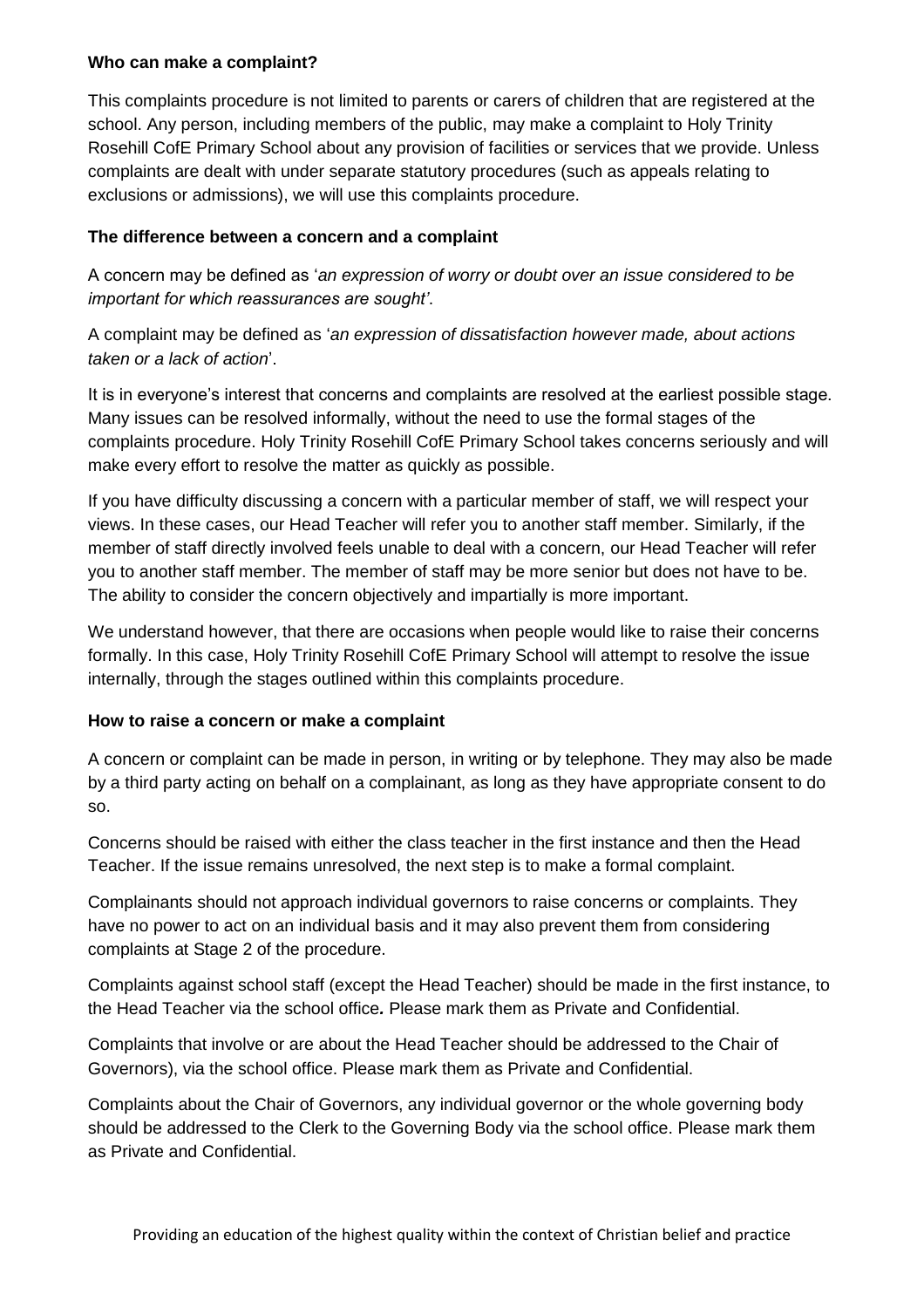For ease of use, a template complaint form is included at the end of this procedure. If you require help in completing the form, please contact the school office. You can also ask third party organisations like the Citizens Advice to help you.

In accordance with equality law, we will consider making reasonable adjustments if required, to enable complainants to access and complete this complaints procedure. For instance, providing information in alternative formats, assisting complainants in raising a formal complaint or holding meetings in accessible locations.

#### **Anonymous complaints**

We will not normally investigate anonymous complaints. However, the Head Teacher or Chair of Governors, if appropriate, will determine whether the complaint warrants an investigation.

#### **Time scales**

You must raise the complaint within three months of the incident or, where a series of associated incidents have occurred, within three months of the last of these incidents. We will consider complaints made outside of this time frame if exceptional circumstances apply.

#### **Complaints received outside of term time**

We will consider complaints made outside of term time to have been received on the first school day after the holiday period.

#### **Scope of this Complaints Procedure**

This procedure covers all complaints about any provision of community facilities or services by Holy Trinity Rosehill CofE Primary School , other than complaints that are dealt with under other statutory procedures, including those listed below.

| <b>Exceptions</b>                 | Who to contact                                                                                                 |
|-----------------------------------|----------------------------------------------------------------------------------------------------------------|
| Admissions to schools             | Concerns about admissions, statutory assessments of                                                            |
| Statutory assessments of          | Special Educational Needs, or school re-organisation                                                           |
| <b>Special Educational Needs</b>  | proposals should be raised with Stockton LA                                                                    |
| School re-organisation            |                                                                                                                |
| proposals                         |                                                                                                                |
| Matters likely to require a Child | Complaints about child protection matters are handled                                                          |
| Protection Investigation          | under our child protection and safeguarding policy and in<br>accordance with relevant statutory guidance.      |
|                                   | If you have serious concerns, you may wish to contact<br>the local authority designated officer (LADO) who has |
|                                   | local responsibility for safeguarding or the Multi-Agency                                                      |
|                                   | Safeguarding Hub (MASH). Phil Curtis - The Children's                                                          |
|                                   | HUB, Civic Centre, Victoria Road, Hartlepool, TS24 8AY                                                         |
|                                   | 01429 401844                                                                                                   |
|                                   | LADO@hartlepool.gcsx.gov.uk                                                                                    |
| Exclusion of children from        | Further information about raising concerns about                                                               |
| school*                           | exclusion can be found at: www.gov.uk/school-discipline-                                                       |
|                                   | exclusions/exclusions.                                                                                         |
|                                   | *complaints about the application of the behaviour policy                                                      |
|                                   | can be made through the school's complaints procedure.                                                         |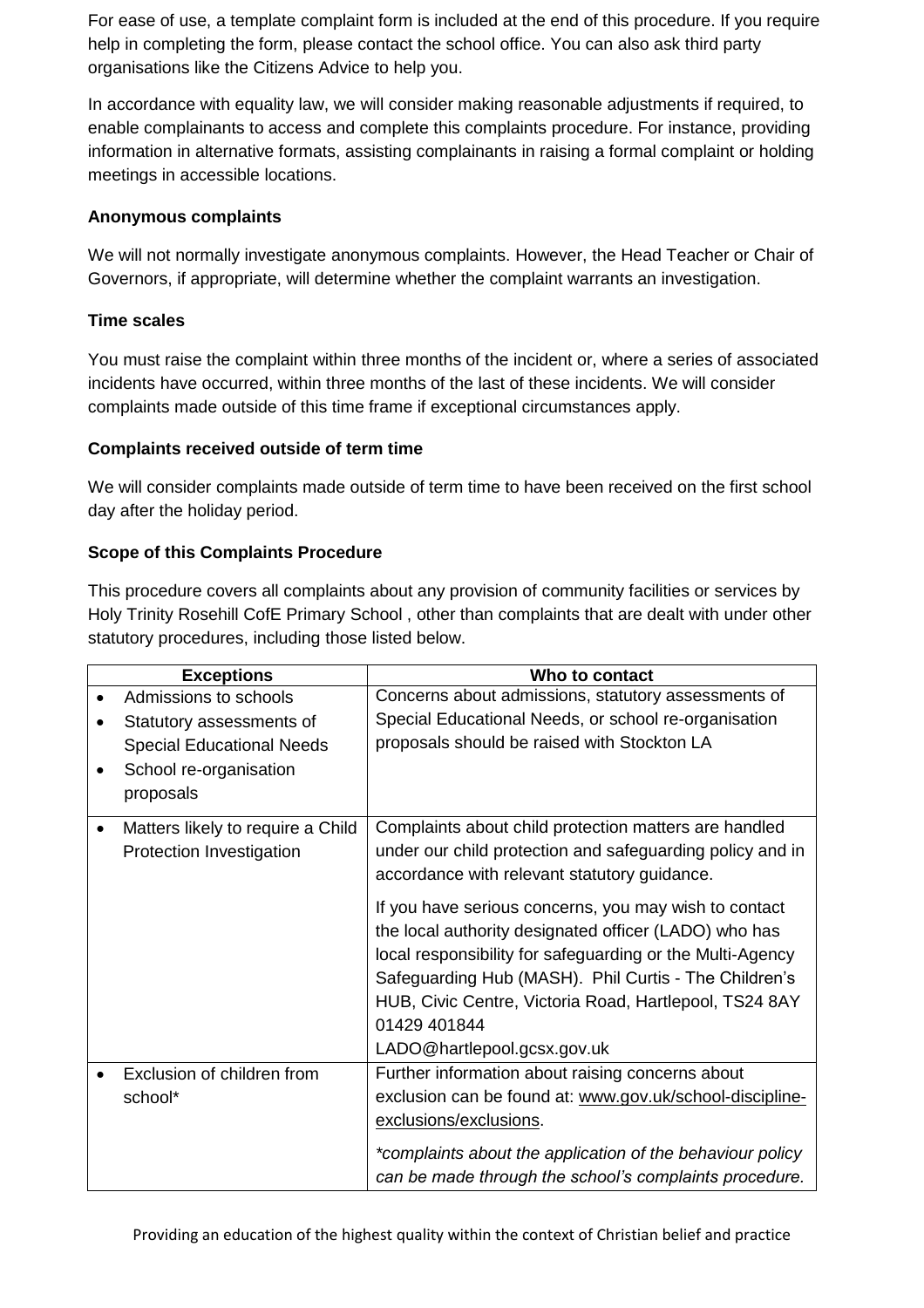|                                                                                                          | Our behaviour policy is available on our website >.                                                                                                                                                                                                                                                                               |
|----------------------------------------------------------------------------------------------------------|-----------------------------------------------------------------------------------------------------------------------------------------------------------------------------------------------------------------------------------------------------------------------------------------------------------------------------------|
| Whistleblowing                                                                                           | We have an internal whistleblowing procedure for all our<br>employees, including temporary staff and contractors.                                                                                                                                                                                                                 |
|                                                                                                          | The Secretary of State for Education is the prescribed<br>person for matters relating to education for whistle-<br>blowers in education who do not want to raise matters<br>direct with their employer. Referrals can be made at:<br>www.education.gov.uk/contactus.                                                              |
|                                                                                                          | Volunteer staff who have concerns about our school<br>should complain through the school's complaints<br>procedure. You may also be able to complain direct to<br>the LA or the Department for Education (see link above),<br>depending on the substance of your complaint.                                                       |
| Staff grievances                                                                                         | Complaints from staff will be dealt with under the<br>school's internal grievance procedures.                                                                                                                                                                                                                                     |
| Staff conduct                                                                                            | Complaints about staff will be dealt with under the<br>school's internal disciplinary procedures, if appropriate.<br>Complainants will not be informed of any disciplinary<br>action taken against a staff member as a result of a<br>complaint. However, the complainant will be notified that<br>the matter is being addressed. |
| Complaints about services<br>provided by other providers<br>who may use school premises<br>or facilities | Providers should have their own complaints procedure to<br>deal with complaints about service. Please contact them<br>direct.                                                                                                                                                                                                     |
| National Curriculum - content                                                                            | Please contact the Department for Education at:<br>www.education.gov.uk/contactus                                                                                                                                                                                                                                                 |

If other bodies are investigating aspects of the complaint, for example the police, local authority (LA) safeguarding teams or Tribunals, this may impact on our ability to adhere to the timescales within this procedure or result in the procedure being suspended until those public bodies have completed their investigations.

If a complainant commences legal action against Holy Trinity Rosehill CofE Primary School in relation to their complaint, we will consider whether to suspend the complaints procedure in relation to their complaint until those legal proceedings have concluded.

#### **Resolving complaints**

At each stage in the procedure, Holy Trinity Rosehill CofE Primary School wants to resolve the complaint. If appropriate, we will acknowledge that the complaint is upheld in whole or in part. In addition, we may offer one or more of the following:

- an explanation
- an admission that the situation could have been handled differently or better
- an assurance that we will try to ensure the event complained of will not recur
- an explanation of the steps that have been or will be taken to help ensure that it will not happen again and an indication of the timescales within which any changes will be made

Providing an education of the highest quality within the context of Christian belief and practice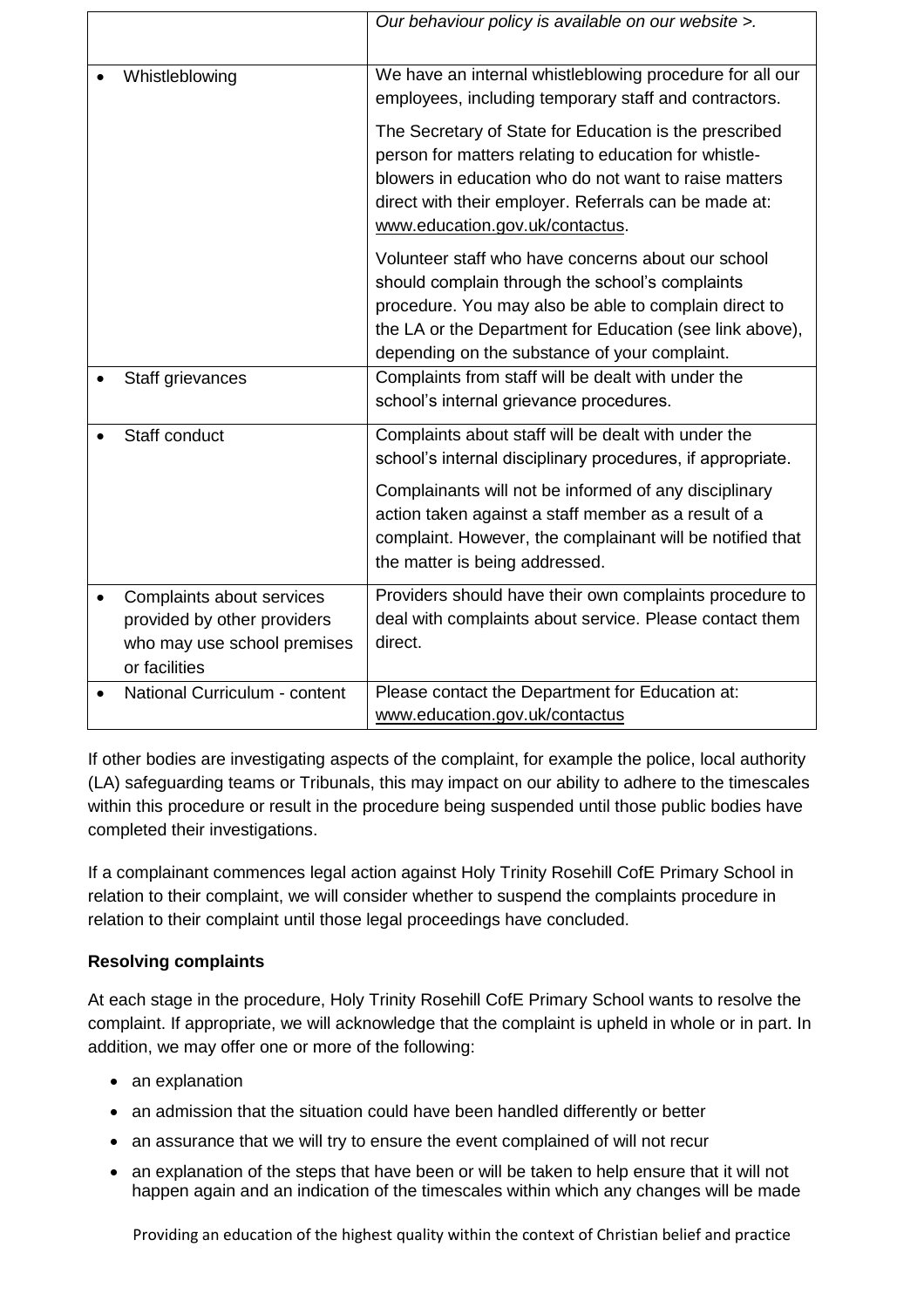- an undertaking to review school policies in light of the complaint
- an apology.

#### **Withdrawal of a Complaint**

If a complainant wants to withdraw their complaint, we will ask them to confirm this in writing.

#### **Stage 1**

Formal complaints must be made to the Head Teacher (unless they are about the Head Teacher), via the school office. This may be done in person, in writing (preferably on the Complaint Form), or by telephone.

The Head Teacher will record the date the complaint is received and will acknowledge receipt of the complaint in writing (either by letter or email) within 5 school days.

Within this response, the Head Teacher will seek to clarify the nature of the complaint, ask what remains unresolved and what outcome the complainant would like to see. The Head Teacher can consider whether a face to face meeting is the most appropriate way of doing this.

*Note: The Head Teacher may delegate the investigation to another member of the school's senior leadership team but not the decision to be taken.*

During the investigation, the Head Teacher (or investigator) will:

- if necessary, interview those involved in the matter and/or those complained of, allowing them to be accompanied if they wish
- keep a written record of any meetings/interviews in relation to their investigation.

At the conclusion of their investigation, the Head Teacher will provide a formal written response within 10 school days of the date of receipt of the complaint.

If the Head Teacher is unable to meet this deadline, they will provide the complainant with an update and revised response date.

The response will detail any actions taken to investigate the complaint and provide a full explanation of the decision made and the reason(s) for it. Where appropriate, it will include details of actions Holy Trinity Rosehill CofE Primary School will take to resolve the complaint.

The Head Teacher will advise the complainant of how to escalate their complaint should they remain dissatisfied with the outcome of Stage 1.

If the complaint is about the Head Teacher , or a member of the governing body (including the Chair or Vice-Chair), a suitably skilled governor will be appointed to complete all the actions at Stage 1.

Complaints about the Head Teacher or member of the governing body must be made to the Clerk, via the school office.

If the complaint is:

- jointly about the Chair and Vice Chair or
- the entire governing body or
- the majority of the governing body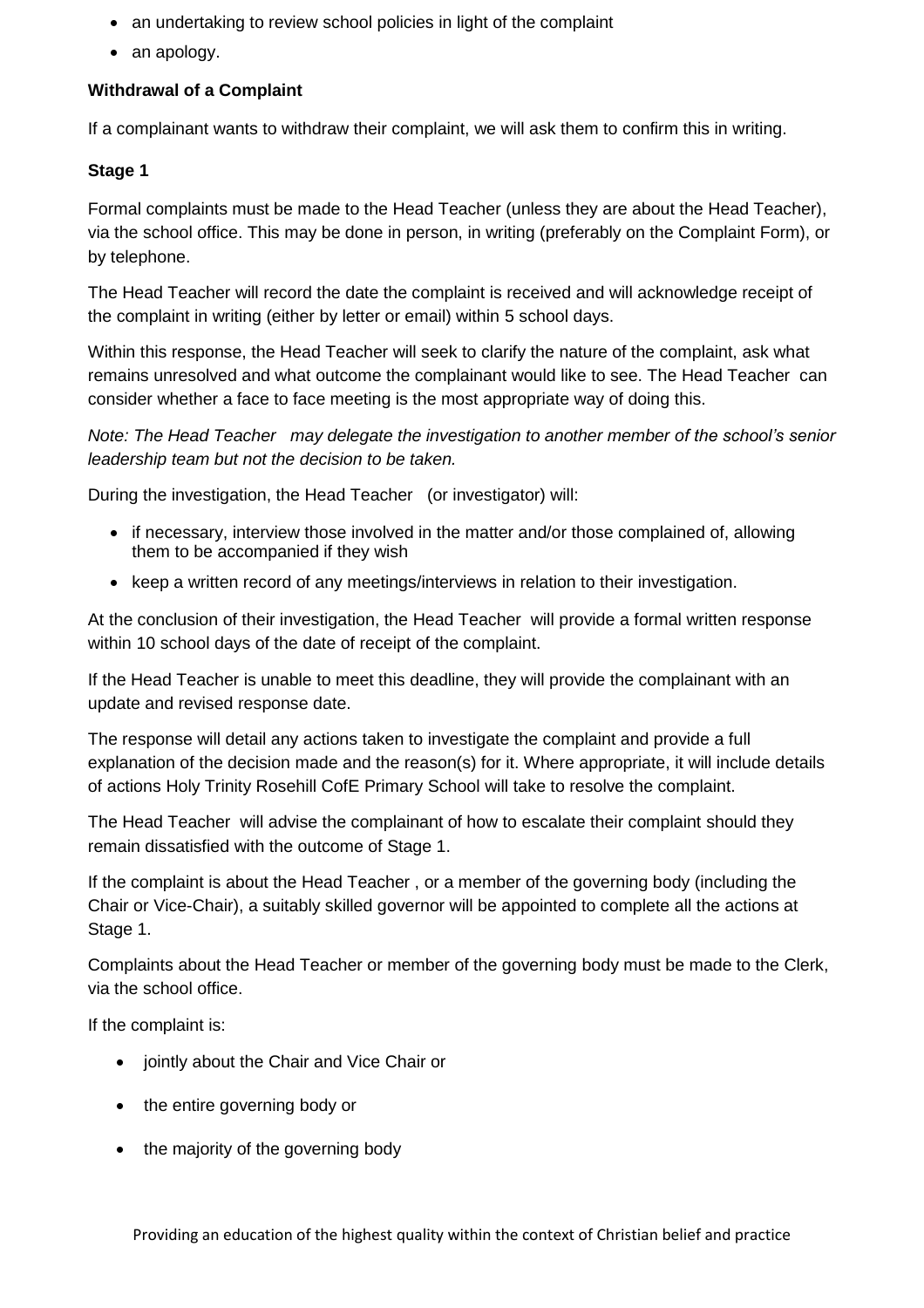Stage 1 will be considered by an independent investigator appointed by the governing body or The Joint Education Board of Durham and Newcastle Dioceses. At the conclusion of their investigation, the independent investigator will provide a formal written response.

#### **Stage 2**

If the complainant is dissatisfied with the outcome at Stage 1 and wishes to take the matter further, they can escalate the complaint to Stage 2 – a meeting with members of the governing body's complaints committee, which will be formed of the first three, impartial, governors available. This is the final stage of the complaints procedure.

A request to escalate to Stage 2 must be made to the Clerk, via the school office, within 10 school days of receipt of the Stage 1 response.

The Clerk will record the date the complaint is received and acknowledge receipt of the complaint in writing (either by letter or email) within 10 school days.

Requests received outside of this time frame will only be considered if exceptional circumstances apply.

The Clerk will write to the complainant to inform them of the date of the meeting. They will aim to convene a meeting within 10 school days of receipt of the Stage 2 request. If this is not possible, the Clerk will provide an anticipated date and keep the complainant informed.

If the complainant rejects the offer of three proposed dates, without good reason, the Clerk will decide when to hold the meeting. It will then proceed in the complainant's absence on the basis of written submissions from both parties.

The complaints committee will consist of at least three governors with no prior involvement or knowledge of the complaint. Prior to the meeting, they will decide amongst themselves who will act as the Chair of the Complaints Committee. If there are fewer than three governors from Holy Trinity Rosehill CofE Primary School available, the Clerk will source any additional, independent governors through another local school or through their LA's Governor Services team, in order to make up the committee. Alternatively, an entirely independent committee may be convened to hear the complaint at Stage 2.

The committee will decide whether to deal with the complaint by inviting parties to a meeting or through written representations, but in making their decision they will be sensitive to the complainant's needs.

If the complainant is invited to attend the meeting, they may bring someone along to provide support. This can be a relative or friend. Generally, we do not encourage either party to bring legal representatives to the committee meeting. However, there may be occasions when legal representation is appropriate.

For instance, if a school employee is called as a witness in a complaint meeting, they may wish to be supported by union and/or legal representation.

*Note: Complaints about staff conduct will not generally be handled under this complaints procedure. Complainants will be advised that any staff conduct complaints will be considered under staff disciplinary procedures, if appropriate, but outcomes will not be shared with them.* 

Representatives from the media are not permitted to attend.

At least 10 school days before the meeting, the Clerk will:

 confirm and notify the complainant of the date, time and venue of the meeting, ensuring that, if the complainant is invited, the dates are convenient to all parties and that the venue and

Providing an education of the highest quality within the context of Christian belief and practice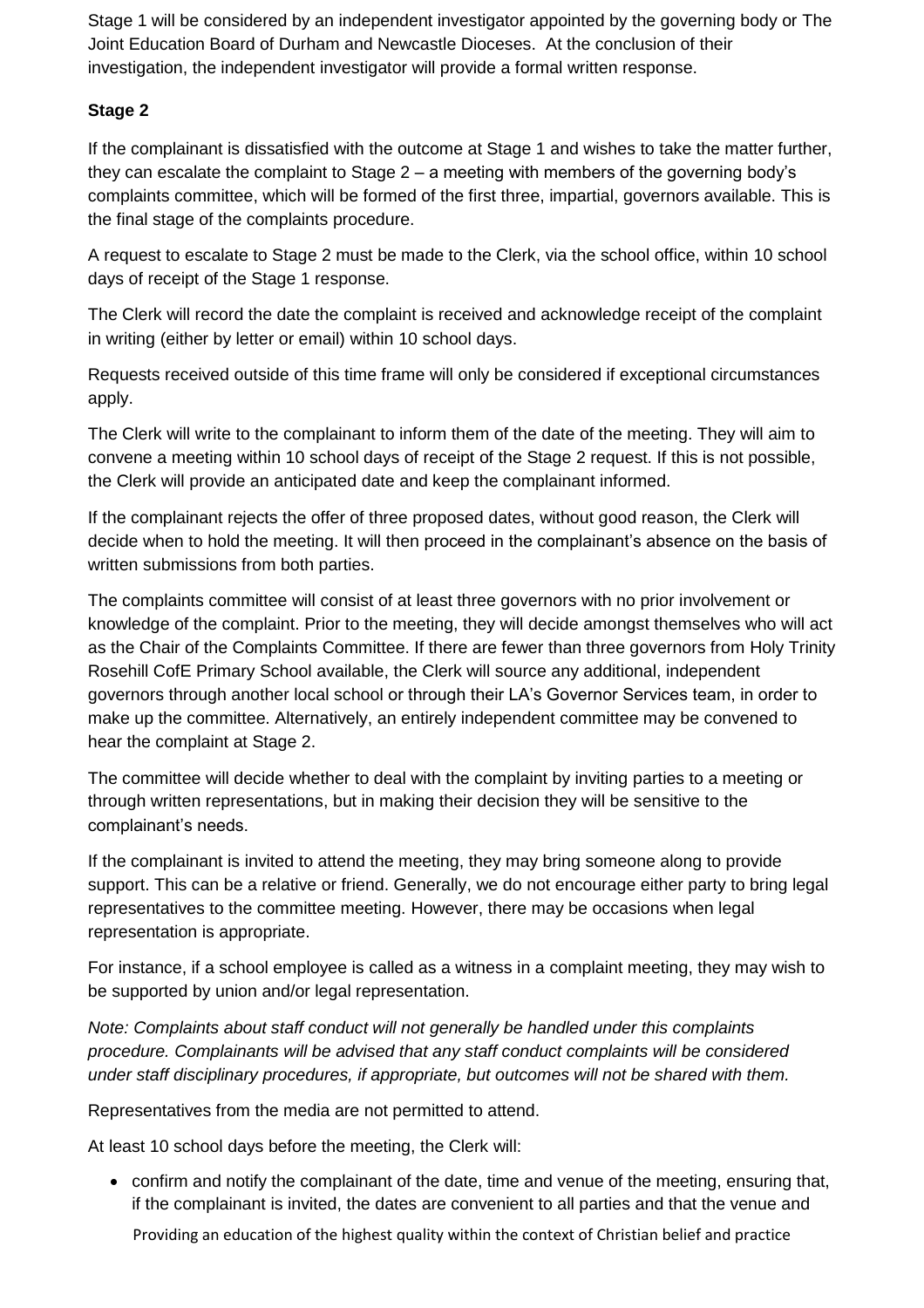proceedings are accessible

• request copies of any further written material to be submitted to the committee at least 5 school days before the meeting.

Any written material will be circulated to all parties at least 5 school days before the date of the meeting. The committee will not normally accept, as evidence, recordings of conversations that were obtained covertly and without the informed consent of all parties being recorded.

The committee will also not review any new complaints at this stage or consider evidence unrelated to the initial complaint to be included. New complaints must be dealt with from Stage 1 of the procedure.

The meeting will be held in private. Electronic recordings of meetings or conversations are not normally permitted unless a complainant's own disability or special needs require it. Prior knowledge and consent of all parties attending must be sought before meetings or conversations take place. Consent will be recorded in any minutes taken.

The committee will consider the complaint and all the evidence presented. The committee can:

- uphold the complaint in whole or in part
- dismiss the complaint in whole or in part.

If the complaint is upheld in whole or in part, the committee will:

- decide on the appropriate action to be taken to resolve the complaint
- where appropriate, recommend changes to the school's systems or procedures to prevent similar issues in the future.

The Chair of the Committee will provide the complainant and Holy Trinity Rosehill CofE Primary School with a full explanation of their decision and the reason(s) for it, in writing, within 10 school days.

The letter to the complainant will include details of how to contact the Department for Education if they are dissatisfied with the way their complaint has been handled by Holy Trinity Rosehill CofE Primary School

If the complaint is:

- jointly about the Chair and Vice Chair or
- the entire governing body or
- the majority of the governing body

Stage 2 will be heard by a committee of independent, co-opted governors.

The response will detail any actions taken to investigate the complaint and provide a full explanation of the decision made and the reason(s) for it. Where appropriate, it will include details of actions Holy Trinity Rosehill CofE Primary School will take to resolve the complaint.

The response will also advise the complainant of how to escalate their complaint should they remain dissatisfied.

#### **Next Steps**

If the complainant believes the school did not handle their complaint in accordance with the published complaints procedure or they acted unlawfully or unreasonably in the exercise of their

Providing an education of the highest quality within the context of Christian belief and practice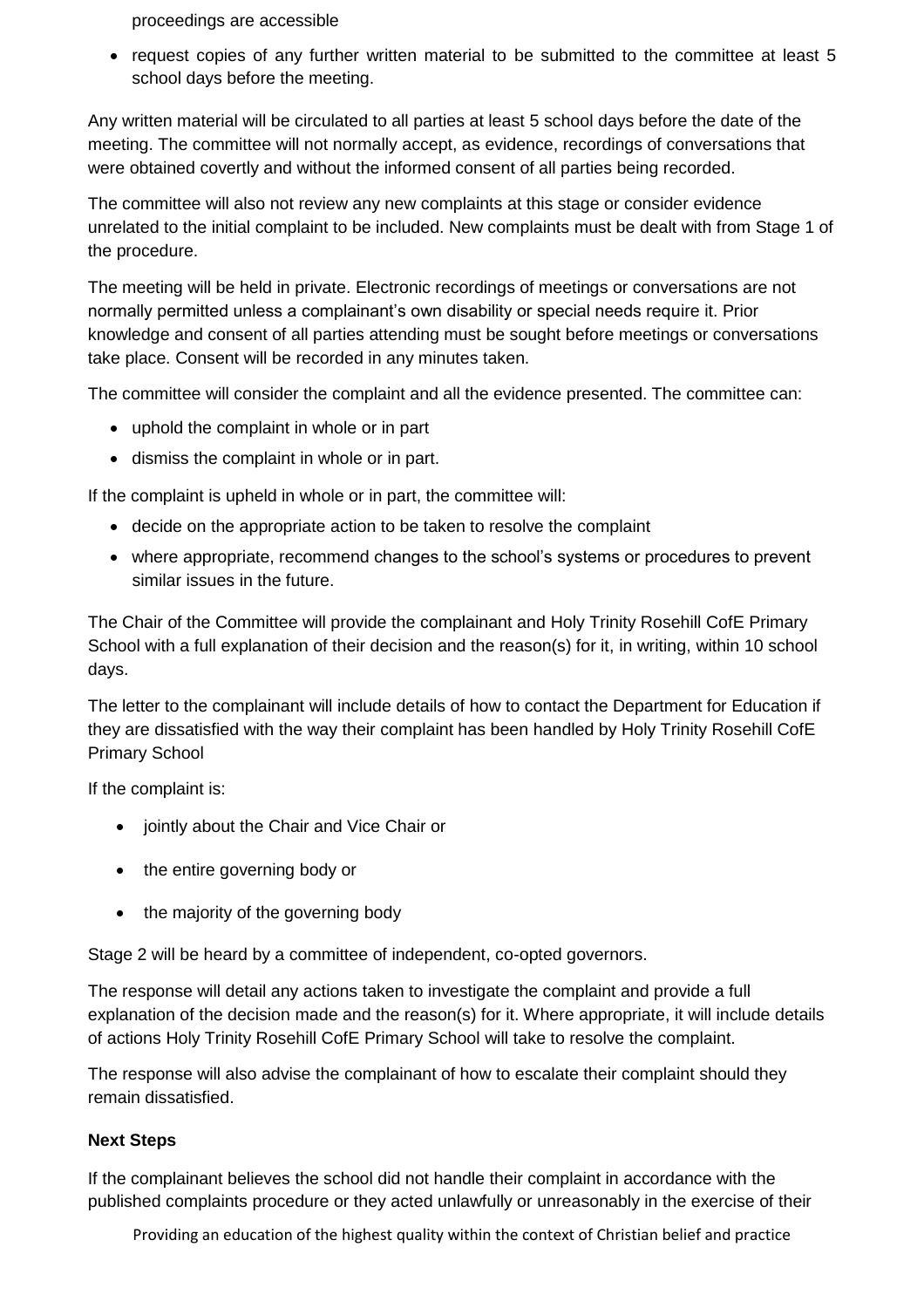duties under education law, they can contact the Department for Education after they have completed Stage 2.

The Department for Education will not normally reinvestigate the substance of complaints or overturn any decisions made by Holy Trinity Rosehill CofE Primary School. . They will consider whether Holy Trinity Rosehill CofE Primary School has adhered to education legislation and any statutory policies connected with the complaint.

The complainant can refer their complaint to the Department for Education online at: [www.education.gov.uk/contactus,](http://www.education.gov.uk/contactus) by telephone on: 0370 000 2288 or by writing to:

Department for Education Piccadilly Gate Store Street Manchester M1 2WD.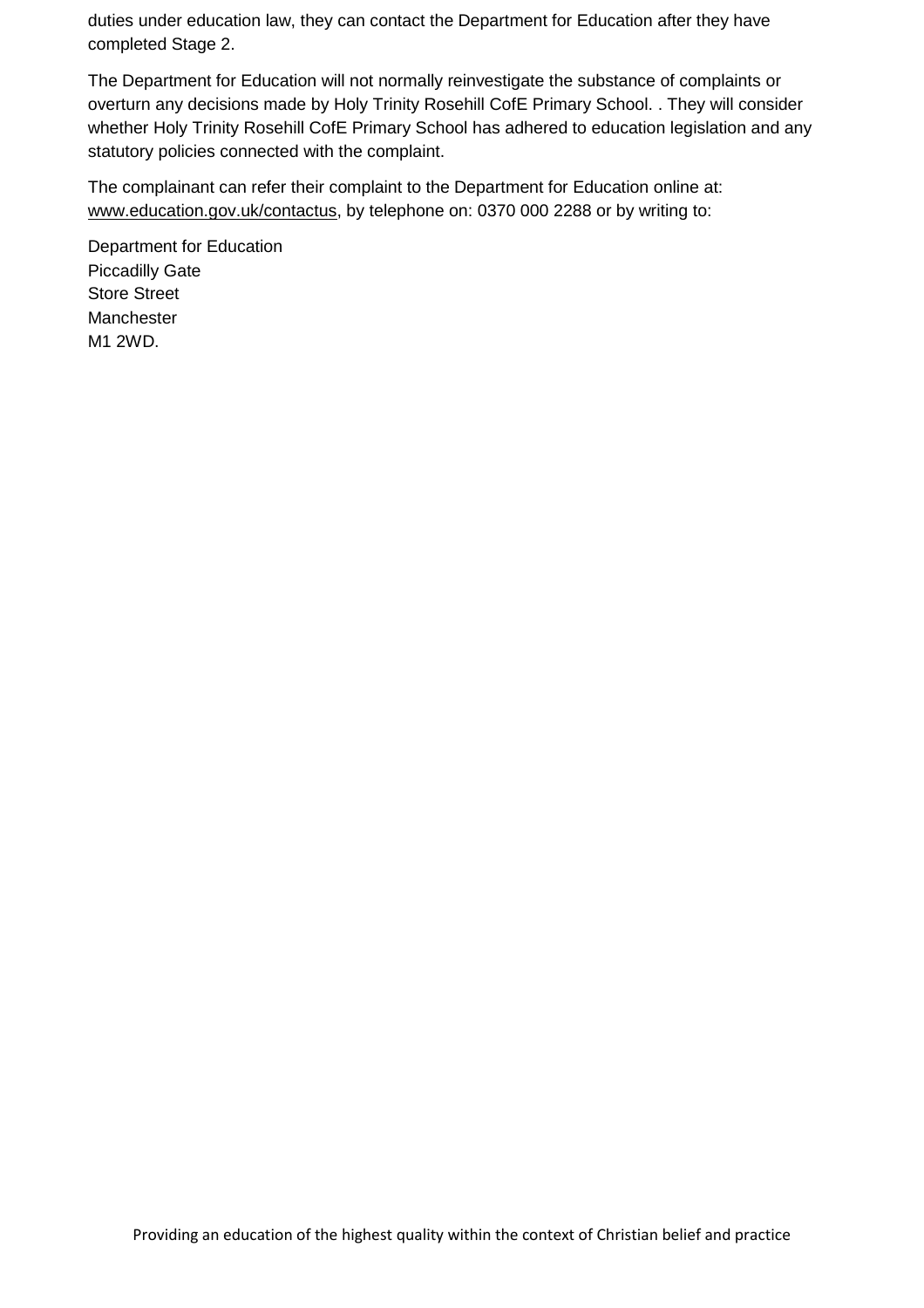#### **Complaint Form**

**Your name:**

Please complete and return to Head Teacher who will acknowledge receipt and explain what action will be taken.

# **Pupil's name (if relevant): Your relationship to the pupil (if relevant): Address: Postcode: Day time telephone number: Evening telephone number: Please give details of your complaint, including whether you have spoken to anybody at the school about it.**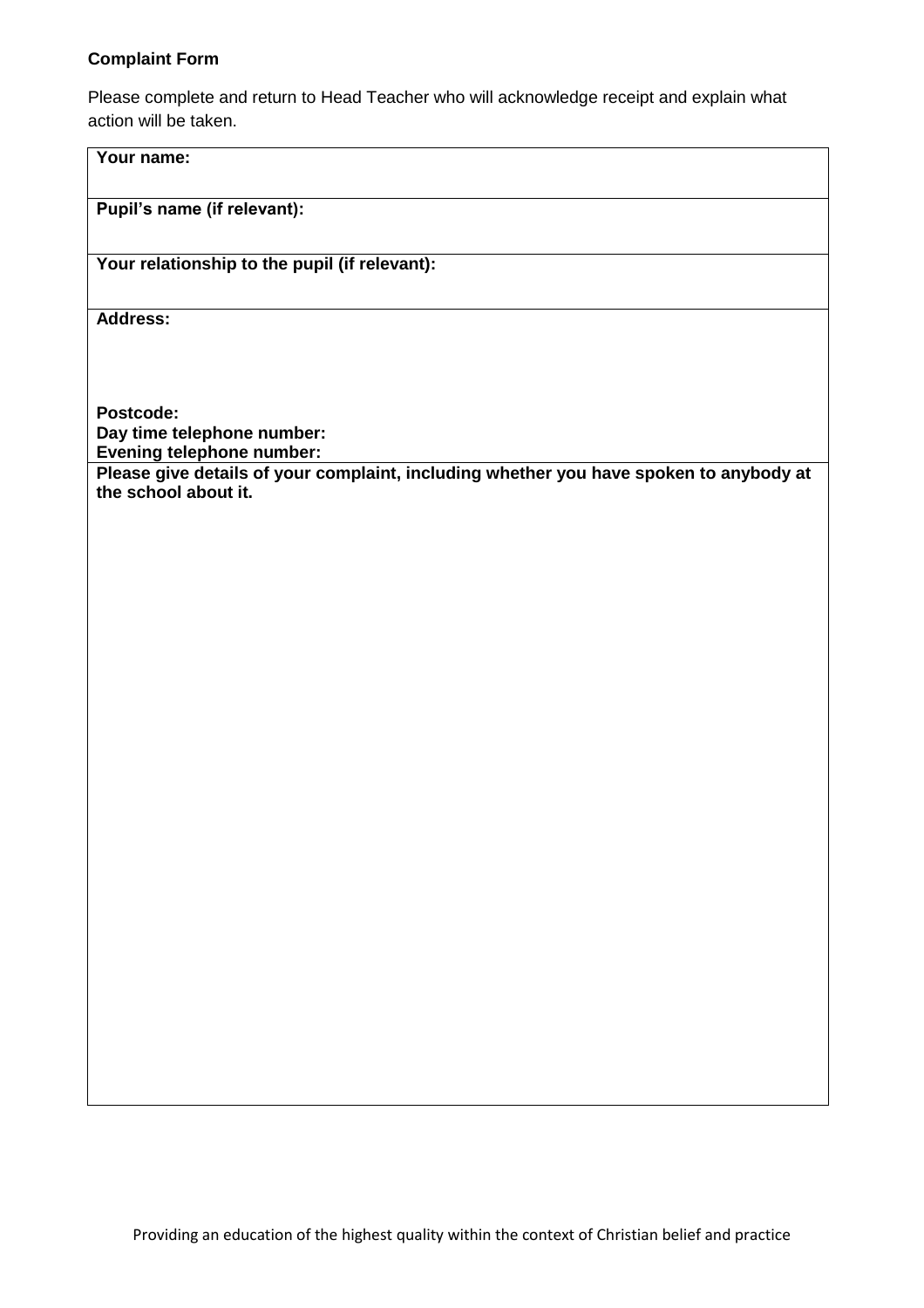| What actions do you feel might resolve the problem at this stage? |
|-------------------------------------------------------------------|
|                                                                   |
|                                                                   |
|                                                                   |
|                                                                   |
|                                                                   |
|                                                                   |
|                                                                   |
|                                                                   |
|                                                                   |
|                                                                   |
|                                                                   |
|                                                                   |
|                                                                   |
|                                                                   |
| Are you attaching any paperwork? If so, please give details.      |
|                                                                   |
|                                                                   |
|                                                                   |
|                                                                   |
|                                                                   |
|                                                                   |
|                                                                   |
|                                                                   |
|                                                                   |
|                                                                   |
| Signature:                                                        |
|                                                                   |
| Date:                                                             |
|                                                                   |
| <b>Official use</b>                                               |
| Date acknowledgement sent:                                        |
| By who:                                                           |
|                                                                   |
|                                                                   |
| <b>Complaint referred to:</b>                                     |
|                                                                   |
|                                                                   |
| Date:                                                             |
|                                                                   |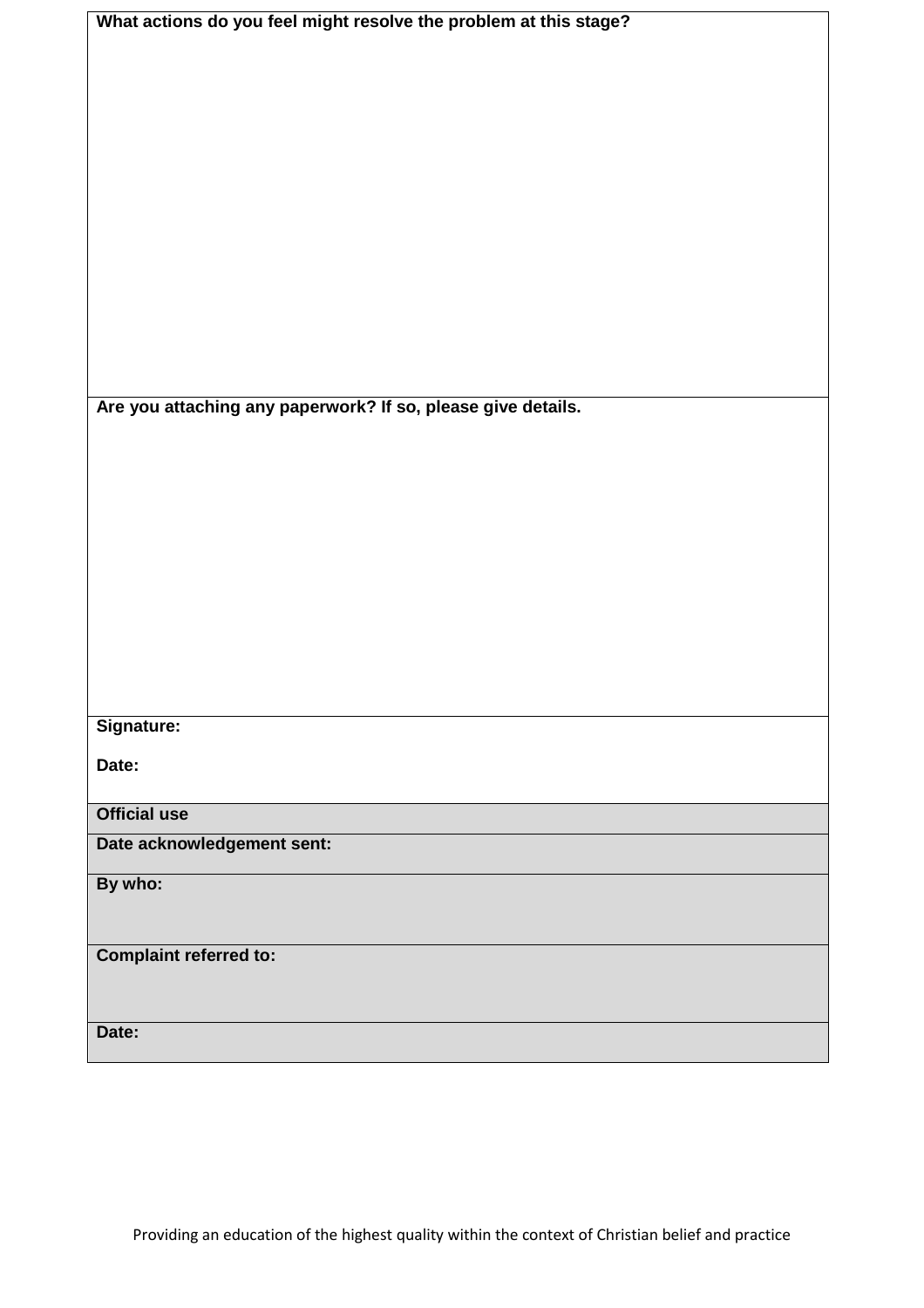#### **Roles and Responsibilities**

#### **Complainant**

The complainant will receive a more effective response to the complaint if they:

- explain the complaint in full as early as possible
- co-operate with the school in seeking a solution to the complaint
- respond promptly to requests for information or meetings or in agreeing the details of the complaint
- ask for assistance as needed
- treat all those involved in the complaint with respect
- refrain from publicising the details of their complaint on social media and respect confidentiality.

#### **Investigator**

The investigator's role is to establish the facts relevant to the complaint by:

- providing a comprehensive, open, transparent and fair consideration of the complaint through:
	- $\circ$  sensitive and thorough interviewing of the complainant to establish what has happened and who has been involved
	- o interviewing staff and children/young people and other people relevant to the complaint
	- o consideration of records and other relevant information
	- o analysing information
- liaising with the complainant and the complaints co-ordinator as appropriate to clarify what the complainant feels would put things right.

The investigator should:

- conduct interviews with an open mind and be prepared to persist in the questioning
- keep notes of interviews or arrange for an independent note taker to record minutes of the meeting
- ensure that any papers produced during the investigation are kept securely pending any appeal
- be mindful of the timescales to respond
- prepare a comprehensive report for the Head Teacher or complaints committee that sets out the facts, identifies solutions and recommends courses of action to resolve problems.

The Head Teacher or complaints committee will then determine whether to uphold or dismiss the complaint and communicate that decision to the complainant, providing the appropriate escalation details.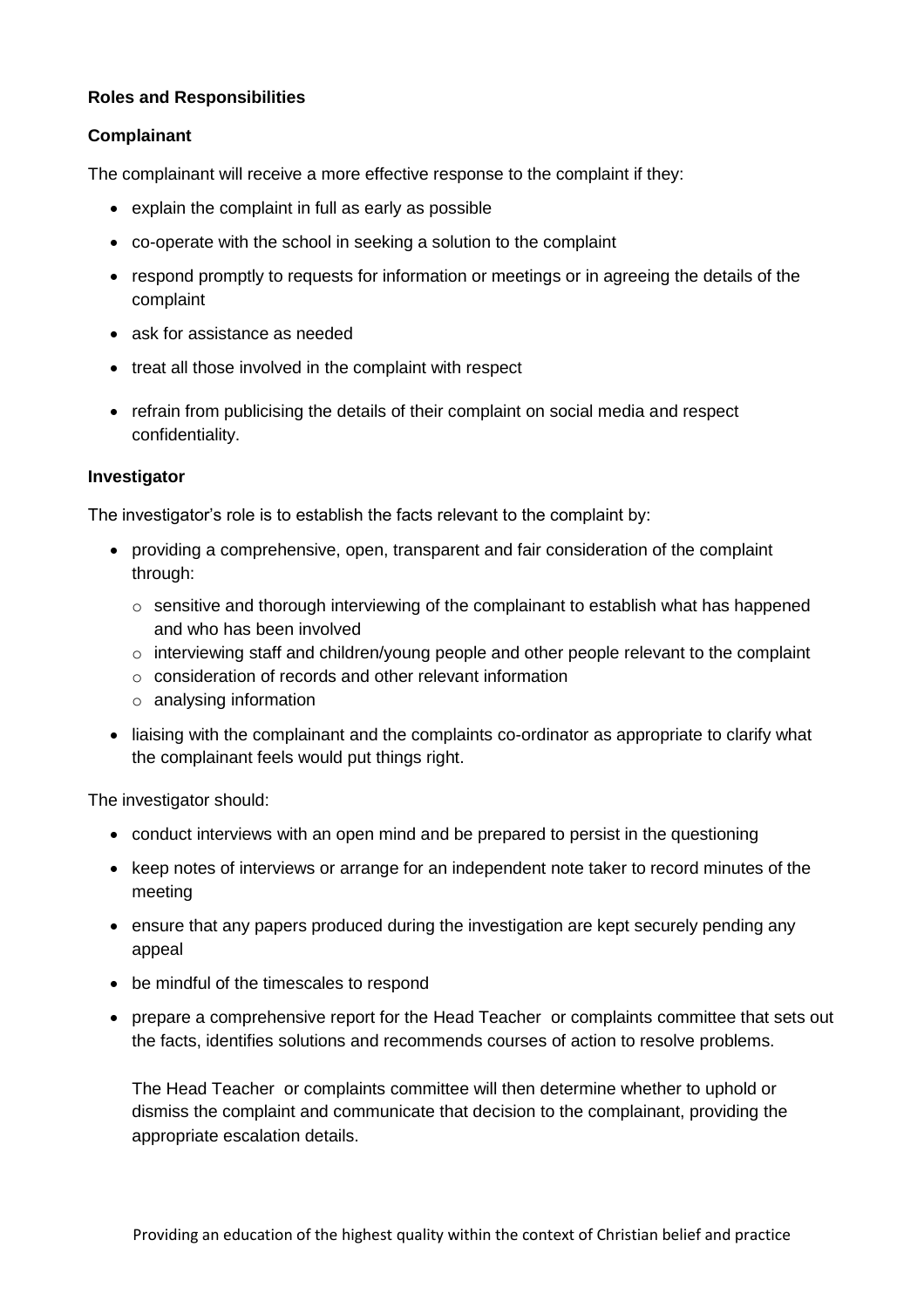**Complaints Co-ordinator** (this could be the Head Teacher / designated complaints governor or other staff member providing administrative support)

The complaints co-ordinator should:

- ensure that the complainant is fully updated at each stage of the procedure
- liaise with staff members, Head Teacher , Chair of Governors, Clerk and LAs (if appropriate) to ensure the smooth running of the complaints procedure
- be aware of issues regarding:
	- $\circ$  sharing third party information
	- $\circ$  additional support. This may be needed by complainants when making a complaint including interpretation support or where the complainant is a child or young person
- keep records.

#### **Clerk to the Governing Body**

The Clerk is the contact point for the complainant and the committee and should:

- ensure that all people involved in the complaint procedure are aware of their legal rights and duties, including any under legislation relating to school complaints, education law, the Equality Act 2010, the Freedom of Information Act 2000, the Data Protection Act (DPA) 2018 and the General Data Protection Regulations (GDPR)
- set the date, time and venue of the meeting, ensuring that the dates are convenient to all parties (if they are invited to attend) and that the venue and proceedings are accessible
- collate any written material relevant to the complaint (for example; stage 1 paperwork, school and complainant submissions) and send it to the parties in advance of the meeting within an agreed timescale
- record the proceedings
- circulate the minutes of the meeting
- notify all parties of the committee's decision.

#### **Committee Chair**

The committee's chair, who is nominated in advance of the complaint meeting, should ensure that:

- both parties are asked (via the Clerk) to provide any additional information relating to the complaint by a specified date in advance of the meeting
- the meeting is conducted in an informal manner, is not adversarial, and that, if all parties are invited to attend, everyone is treated with respect and courtesy
- complainants who may not be used to speaking at such a meeting are put at ease. This is particularly important if the complainant is a child/young person
- the remit of the committee is explained to the complainant
- written material is seen by everyone in attendance, provided it does not breach confidentiality or any individual's rights to privacy under the DPA 2018 or GDPR.

If a new issue arises it would be useful to give everyone the opportunity to consider and comment upon it; this may require a short adjournment of the meeting

Providing an education of the highest quality within the context of Christian belief and practice both the complainant and the school are given the opportunity to make their case and seek